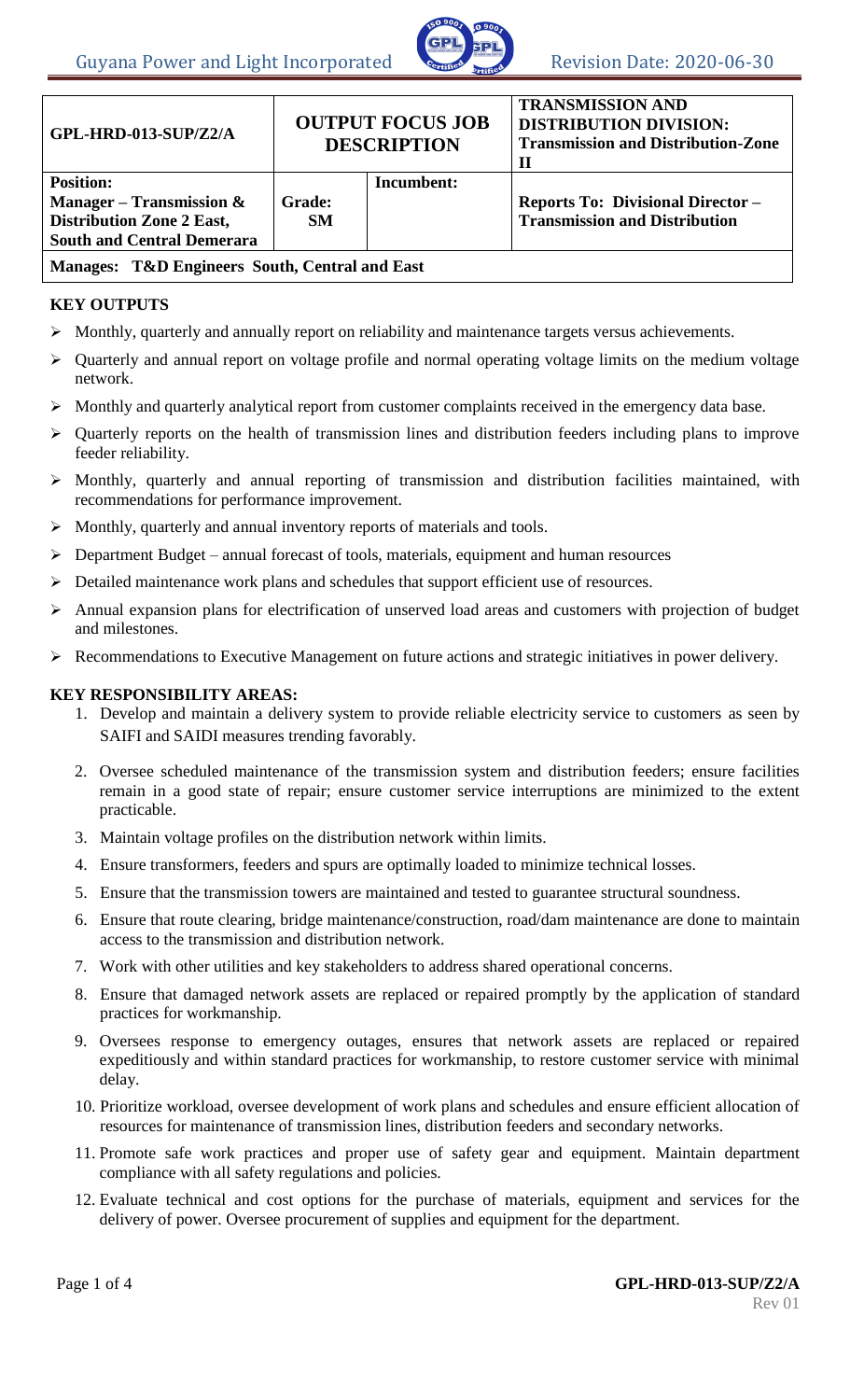- 13. Develop department budgets that are aligned with the Corporate Strategic Plan and corporate goals and objectives. Ensure work plans support the budget.
- 14. Establish highly effective relationships that advance business goals and objectives with Executives, Managers, employees, contractors, and customers. Manages barriers that hamper inter- and intradepartment communications.
- 15. Ensure that maintenance work done as well as the installation, failure and replacement dates of major components are properly recorded.
- 16. Keep abreast of the state of the power distribution and transmission art and emerging technologies as they relate to designs, structures and configurations, methods, practices, tools, and safety.
- 17. Ensure that operations and other activities within the department are in conformity with ISO standards and with the company's documented procedures; facilitate process improvements as needed.
- 18. Execute electrification projects that are authorized and handed to the department by Executive Management or the Design and System Planning Department.
- 19. Oversee and certify electrification projects from the Design and System Planning Department, for private or government sponsored housing developments.
- 20. Inform Executive Management on all major developments and where appropriate, any emerging crises on the network.
- 21. Keep track of significant operational risks within the department, to ensure that they are assessed and that suitable responses are put in place.
- 22. Work with Area Engineers to detect sources of losses within the region(s) and apply suitable counter measures or recommend such measures to Executive Management.
- 23. Administer the Performance Management System within the department to evaluate performance and enhance the development of each employee. Conduct continuous assessment and monitoring of staff work performance and take steps to correct poor work performance.
- 24. Investigate safety and health infractions and prepare written reports.
- 25. Determine the specification for the require spares, equipment and supplies to maintain the system and to participate in the evaluation of the bids to determine the best suppliers.
- 26. Perform any other duties that may be assign to you within the scope of your employment by a duly authorized officer.

| <b>Core/Leadership</b>                             | <b>Skill Level &amp;</b><br><b>Importance</b> |   | <b>Description/Behaviours</b>                                                                                                                                                                                                                                                                                                                                                                                                                                                                                              |
|----------------------------------------------------|-----------------------------------------------|---|----------------------------------------------------------------------------------------------------------------------------------------------------------------------------------------------------------------------------------------------------------------------------------------------------------------------------------------------------------------------------------------------------------------------------------------------------------------------------------------------------------------------------|
| Adaptability &<br><b>Managing Change</b>           | 3                                             | H | Recognizes how prior knowledge and skills apply to<br>complex or new circumstances.<br>Develops innovative ways of applying technical/<br>professional knowledge to handle new challenges.<br>Demonstrates commitment to continuous learning and<br>growth to develop knowledge and expertise.                                                                                                                                                                                                                             |
| Decision-Making /<br>Analysis &<br>Problem Solving | 3                                             | H | Makes complex decisions for which there are no set<br>$\bullet$<br>procedures.<br>Develops innovative solutions that address the root cause<br>of the problem and prevent recurrence.<br>Aligns decisions with organizational goals, direction,<br>ethics and values.<br>Anticipates obstacles and thinks ahead about steps.<br>Makes sound business decisions when faced with complex<br>and contradictory alternatives<br>Defines, communicates and consistently exemplifies the<br>٠<br>organization's values & ethics. |
| Financial                                          | 3                                             | H | Applies sound principles of financial and business<br>management to identify and quantify potential risks and                                                                                                                                                                                                                                                                                                                                                                                                              |

# **Required Competencies:**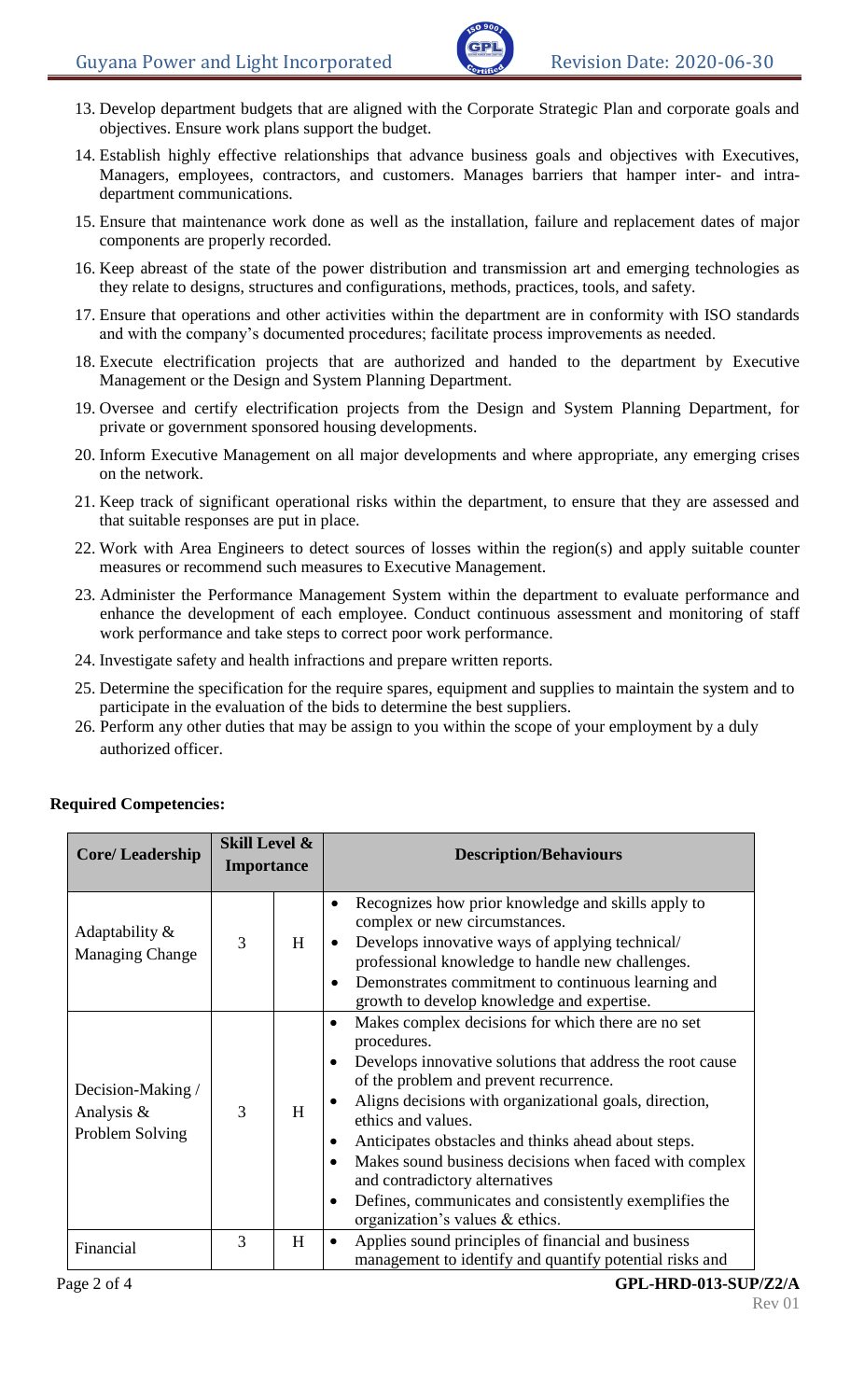

| Responsibility &       |   |   | returns of options being evaluated.                                    |
|------------------------|---|---|------------------------------------------------------------------------|
| <b>Value Creation</b>  |   |   | Understands and communicates the implications of<br>$\bullet$          |
|                        |   |   | business decisions on the "bottom line".                               |
|                        |   |   | Develops accurate financial plans and budgets.                         |
|                        |   |   | Uses business case analysis models to evaluate<br>$\bullet$            |
|                        |   |   | alternatives.                                                          |
|                        |   |   | Relates plans and estimates to operating and capital                   |
|                        |   |   | budget.                                                                |
|                        |   |   | Regularly evaluates work unit efficiency using financial               |
|                        |   |   | indicators.                                                            |
|                        |   |   | Serves as a model of safe behaviour.<br>$\bullet$                      |
|                        |   |   | Continuously builds awareness and understanding of                     |
|                        |   |   | safety issues.                                                         |
| <b>Safety Focus</b>    | 3 | H | Recommends and or improves occupational safety and                     |
|                        |   |   | health procedures to protect and maintain workers'                     |
|                        |   |   | physical and mental health.                                            |
|                        |   |   | Demonstrates and explains safety equipment and /or                     |
|                        |   |   | procedures.                                                            |
|                        |   |   | Confronts others about safety concerns and/or violations.<br>$\bullet$ |
|                        |   |   | Proactively solicits ideas and opinions and shares<br>$\bullet$        |
|                        |   |   | information and learning with others.                                  |
|                        |   |   | Addresses conflicts or issues within the team in a positive<br>٠       |
|                        |   |   | and open manner.                                                       |
| Teamwork               | 3 | H | Provides clear feedback to team members.<br>$\bullet$                  |
| Oriented               |   |   | Uses understanding of different interests and agendas to<br>$\bullet$  |
|                        |   |   | achieve positive outcomes.                                             |
|                        |   |   | Engages others in collaborative problem solving,<br>٠                  |
|                        |   |   | encouraging them to share their ideas and opinions.                    |
|                        |   |   | Is open, sincere, and empathetic in dealing with all<br>$\bullet$      |
|                        |   |   | individuals and in all circumstances.                                  |
|                        |   |   | Sets a strong example through own behaviour.<br>$\bullet$              |
|                        |   |   | Encourages an environment that fosters mutual support.                 |
|                        |   |   | Gives specific feedback and expresses expectations for<br>$\bullet$    |
| Leading And            |   |   | future performance.                                                    |
| <b>Managing People</b> | 3 | H | Encourages and acts upon feedback to self.<br>٠                        |
|                        |   |   | Provides guidance, counsel, direction, and assistance to<br>٠          |
|                        |   |   | employees.                                                             |
|                        |   |   | Provides challenging assignments and specific<br>٠                     |
|                        |   |   | opportunities to broaden employees' skills and                         |
|                        |   |   | experiences.                                                           |

## **Technical/ Functional Competencies:**

| <b>Technical/Functional</b>                                                                                                               | <b>Skill Level</b><br>B, W, A, E |
|-------------------------------------------------------------------------------------------------------------------------------------------|----------------------------------|
| Effective and persuasive leadership style; comfortable at all levels<br>of an organization. Demonstrated ability to work effectively with | A                                |
| team/work groups to accomplish goals                                                                                                      |                                  |
| Be conversant with the Policies and Code of Practice,                                                                                     | A                                |
| Occupational Safety Health and Environmental Practices                                                                                    |                                  |
| Excellent analytic skills and the ability to systematically identify                                                                      |                                  |
| appropriate research methodologies for addressing key issues to                                                                           | A                                |
| ensure results support informed decision making.                                                                                          |                                  |
| <b>Reporting and Presentation Skills</b>                                                                                                  | W                                |
| Proficient with Microsoft Office Suite or related software.                                                                               | W                                |
| Life Cycle Cost Application                                                                                                               | W                                |